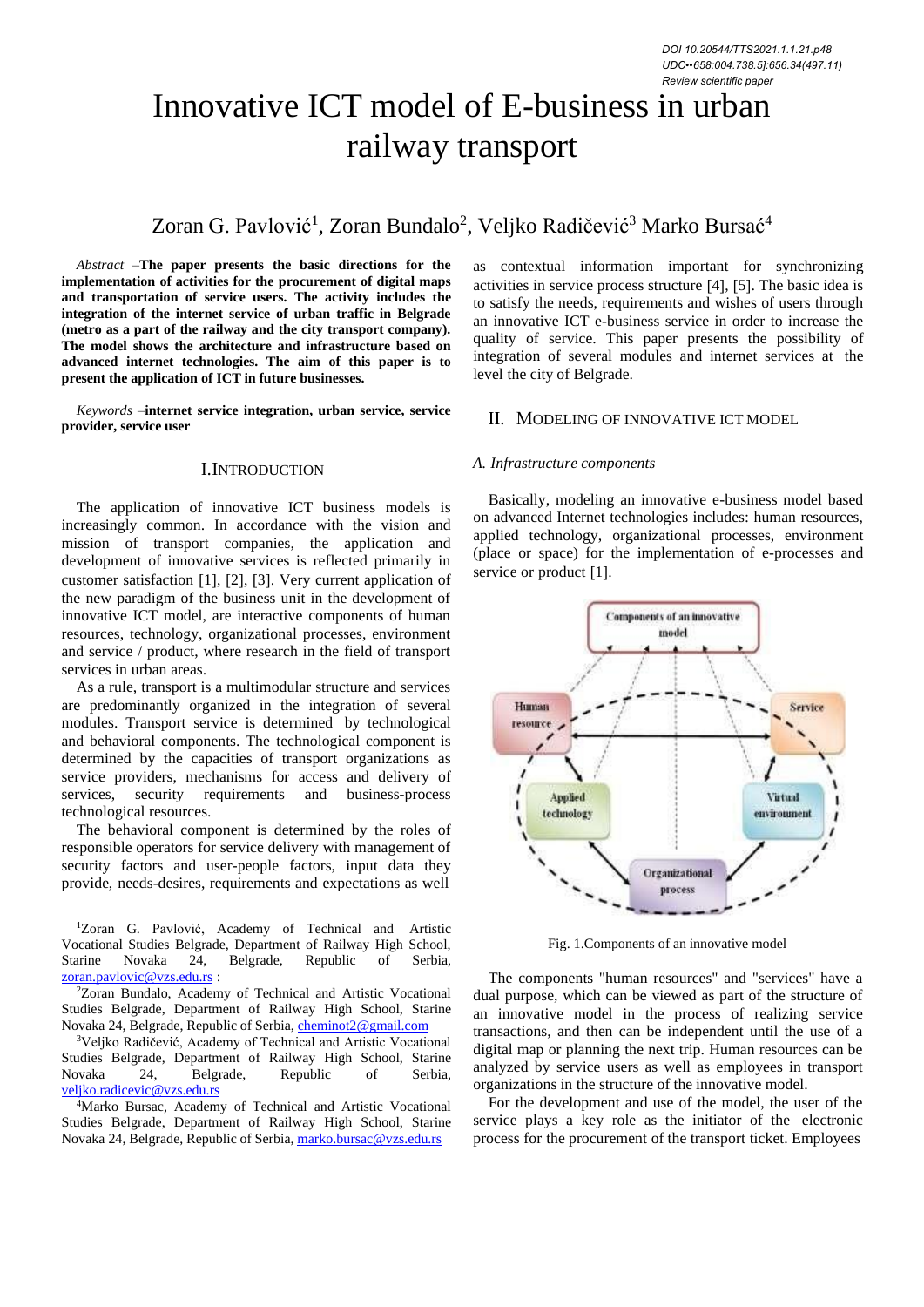in transport organizations, IT administrators have a special role in arranging the accessibility of innovative model services, availability at any time of the day during the week as well as for the security requirements of all interested participants during the interaction activities.

The service, the transport ticket in digital form that the user receives on the smartphone represents the final result of the electronic process.

Applied technology and organizational processes determine the ability and implementation of electronic process services in order to procure a map in a virtual environment based on the Internet platform.

Based on the above, it is necessary to develop a model of an innovative transactional model of electronic business based on advanced Internet technologies in the transport of users. The model should include the infrastructure consisting of hardware and software that have the role of connecting the computer and the user and to connect devices and communication channels for data transmission via the Internet. The service components applied in the innovative model are shown in the table 1.

| Component         | <b>Technology</b>           |
|-------------------|-----------------------------|
| Physical          | Passive Equipment, Servers, |
| Infrastructure    | Routers                     |
| Architecture      |                             |
| Software          | Mobile technologies,        |
| infrastructure    | Wireless technologies,      |
|                   | Wireless standards          |
| E-business        | Business results analysis,  |
| infrastructure    | Technical performance       |
| management        | analysis, Infrastructure    |
|                   | monitoring, User interface  |
| E-business        | Content creation, Process   |
| services          | management, Transaction     |
|                   | realization, Data analytics |
| Infrastructure of | Security, Availability,     |
| quantitative      | Efficiency                  |
| components        |                             |

TABLE I SERVICE COMPONENTS

Basically, the infrastructure of an innovative model should enable on the basis of technology (applied for model development), virtual environment (space for process realization), organizational processes (predetermined business rules) and human resources (in the transport organization in charge of safety, security and availability of resources service) that the service or product (in our case e-card in digital record) continuous management of business digital processes.

In addition to designing the infrastructure of the innovative model, it is necessary to perform functional modeling of business processes for service provision [6].

The popularity of e-business and the development of modern IT infrastructure implies more investment, costs for the organization to provide permanent and stable services to new services  $[7]$ ,  $[8]$ .

Based on the above, the services of the railway and road carrier as well as the services of the bank must ensure uninterrupted communication at any time of the day for the necessary service that is in line with available transport capacity, choice, payment and cancellation of travel in the eprocurement process. maps.

The presentation of the railway e-business service in an innovative contactless transaction model implies an overview of the content as well as the choice of service that can be realized in the interaction of service users via the Internet with the service provider's service, ie. with the railway and road organization for the transport of passengers. Infrastructure eservices are the basis for the functioning and use of all other services, including e-learning, e-health, e-banking, eprocurement, e-business, e-justice [9].

DNS *(Domain Name System*) is a basic Internet service for the implementation of an innovative model that also translates the Internet domain and IP address [10], an e-mail exchange service for obtaining maps in digital format, services for remote access to network resources are the basic services that are an integral part of every computer on the network. Ebusiness services basically have the task of supporting and realizing the selection process required by the service user and the realization of online money transactions with the bank's services via mobile technologies. Mobile services must provide the functionality of e-business services through mobile technologies. Big data services include data management services that arise in the exchange of e-mails in the communication of users with the service provider (railway and road carrier). Messaging in the Data Center is a data that serves for detailed analysis and review of quantitative and qualitative indicators that are directly related to service users.

Content creation services enable the IT administrator to set up and present a service that includes the possibility of choosing the route of the road and railway carrier. The created content must be available to the users of the service anytime and anywhere. Process management services include monitoring of available railway resources that are foreseen as well as the resources of the road carrier and at the same time the real needs of service users.

Realization of transactions is a service that should provide a safe and secure payment process when the user of the service has selected and confirmed the requested service and the service is automatically booked. The service of realization of contactless money transactions of the bank must function as an intermediary.

The data analytics service should provide the possibility of analyzing all activities in the process of reviewing, exchanging e-mails regarding the selection and implementation of the contactless process of purchasing a map in digital form, which they realize in the interaction between service users and railways via Internet service.

#### *B. Model realization process*

The innovative model of electronic business in urban transport basically includes the user of the service as a client and the railway and road transport organization as a service provider. The user of the service selects, pays for and receives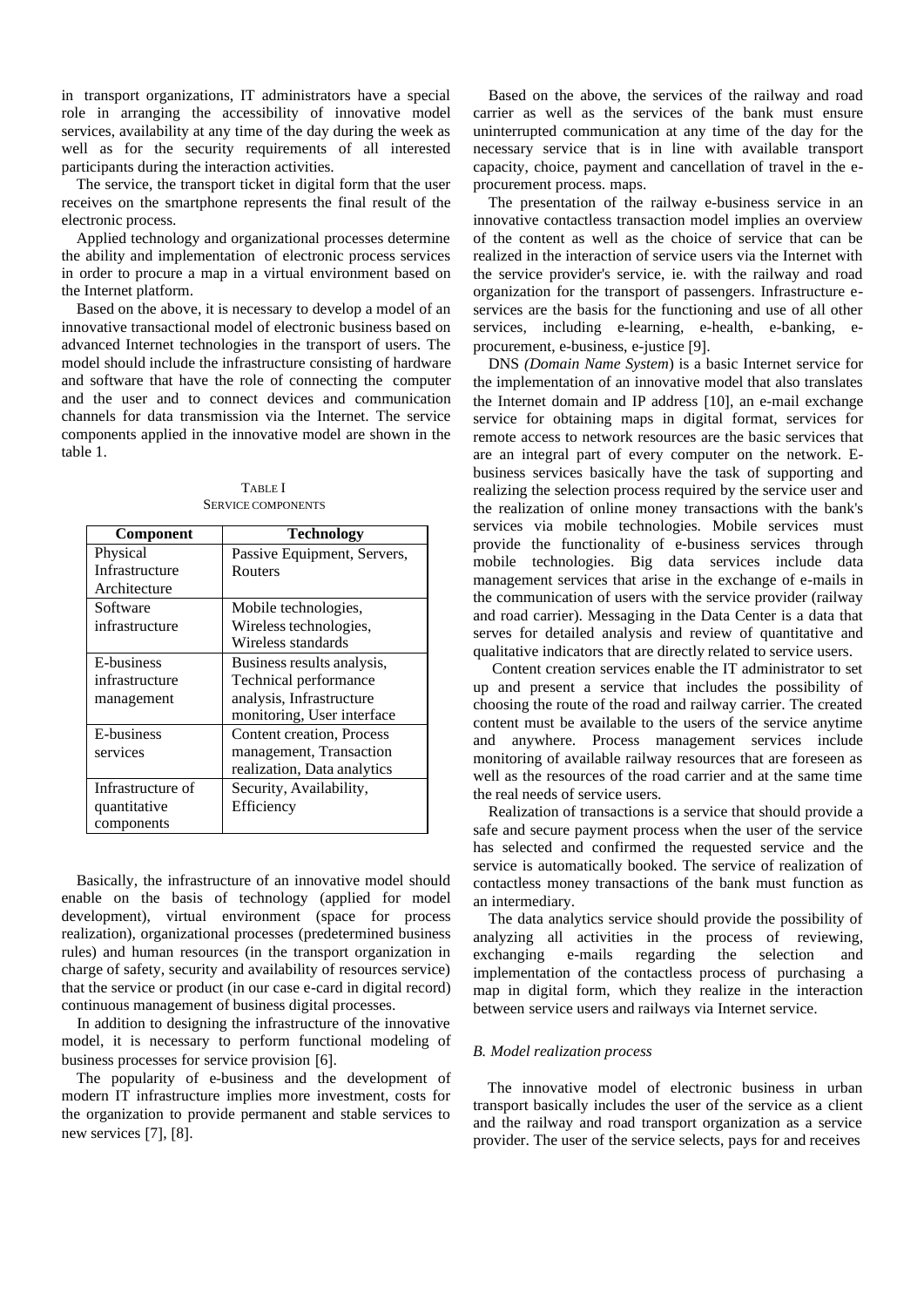an e-ticket in digital format via an application on a smartphone.

The process of realization of e-business models based on advanced Internet technologies functions between the service user (client) and the railway (service provider).

The user of the service uses a mobile device application to realize an innovative contactless model in order to purchase a transport ticket. By opening the application installed on the smartphone, the service user has the option of choosing the travel route. After selecting the route, it reviews and selects the travel date. For a certain date, it selects the number of trains where the possibility of choosing the type of place (sitting, bed, bed) is opened. The selected request is sent to the service provider's service via a wireless connection.

TABLE II VIEW INDIVIDUAL SERVICE STEPS

| <b>Email-request</b>       | <b>Email-response</b>   |
|----------------------------|-------------------------|
| (client)                   | (server)                |
| Railway route selection    | Confirmation of the     |
|                            | railway route           |
| Selecting the number of    | Confirm the number of   |
| service users              | service users           |
| Privilege selection        | Confirmation of         |
|                            | privilege               |
| Travel date selection      | Confirm the travel date |
| Choice of road transport   | Confirmation of road    |
| service or payment         | transport or payment    |
| Road carrier route         | Confirmation of the     |
| selection                  | road carrier route      |
| Selecting the number of    | Confirm the number of   |
| service users              | service users           |
| Privilege selection        | Confirmation of         |
|                            | privilege               |
| Travel date selection      | Confirm the travel date |
| Payment selection          | Payment confirmation    |
| User registration          | Confirmation of user    |
|                            | registration            |
| Payment for the requested  | Confirmation of         |
| service                    | payment for the         |
|                            | requested service and   |
|                            | sending a digital card  |
| Viewing a paid service     | Booking a paid service  |
| and storing a digital card | and sending data to the |
| on a smartphone            | DATA center             |

When the service receives the request of the service user, the requested service is conditionally reserved and a new page is opened that refers to the road carrier. The user of the service has the option to select an offer in road transport or to skip and focus on registration in order to pay for the selected service online. In case of major disturbances in train traffic or extraordinary events, there is a possibility that the request of the service user will not be accepted when the carrier's application is not in function.

If the payment process is successfully completed, the carrier reserves the requested service resource and sends the user a digital record representing the transport ticket containing:

Date and time of payment for the service; Ordinal number of Internet payments in the service for contactless ticket issuance; Number of seats; Travel route; Date of travel; Number of service users; Total price of the service; Bar code for validation and control in the vehicle.

#### *C. Activity flow algorithm*

The innovative Contactless IT transaction model presents an algorithm (Figure 2) for activities related to the exchange of messages in the e-process of communication between service users and providers [1].



Fig. 2.Activity algorithm in an innovative ICT model

In order for the user to satisfy his need in order to procure a transport ticket in digital form, the request for an electronic ticket "ek" must be less than or equal to the operational capability of the application "AP" to obtain the required service in accordance with the capacity of railway and road transport organization.

The electronic card "ek" in the e-process is generated by the transaction activities of the application "AP" where the choice is enabled in the railway TO "Arail", in the road TO "Aroad"